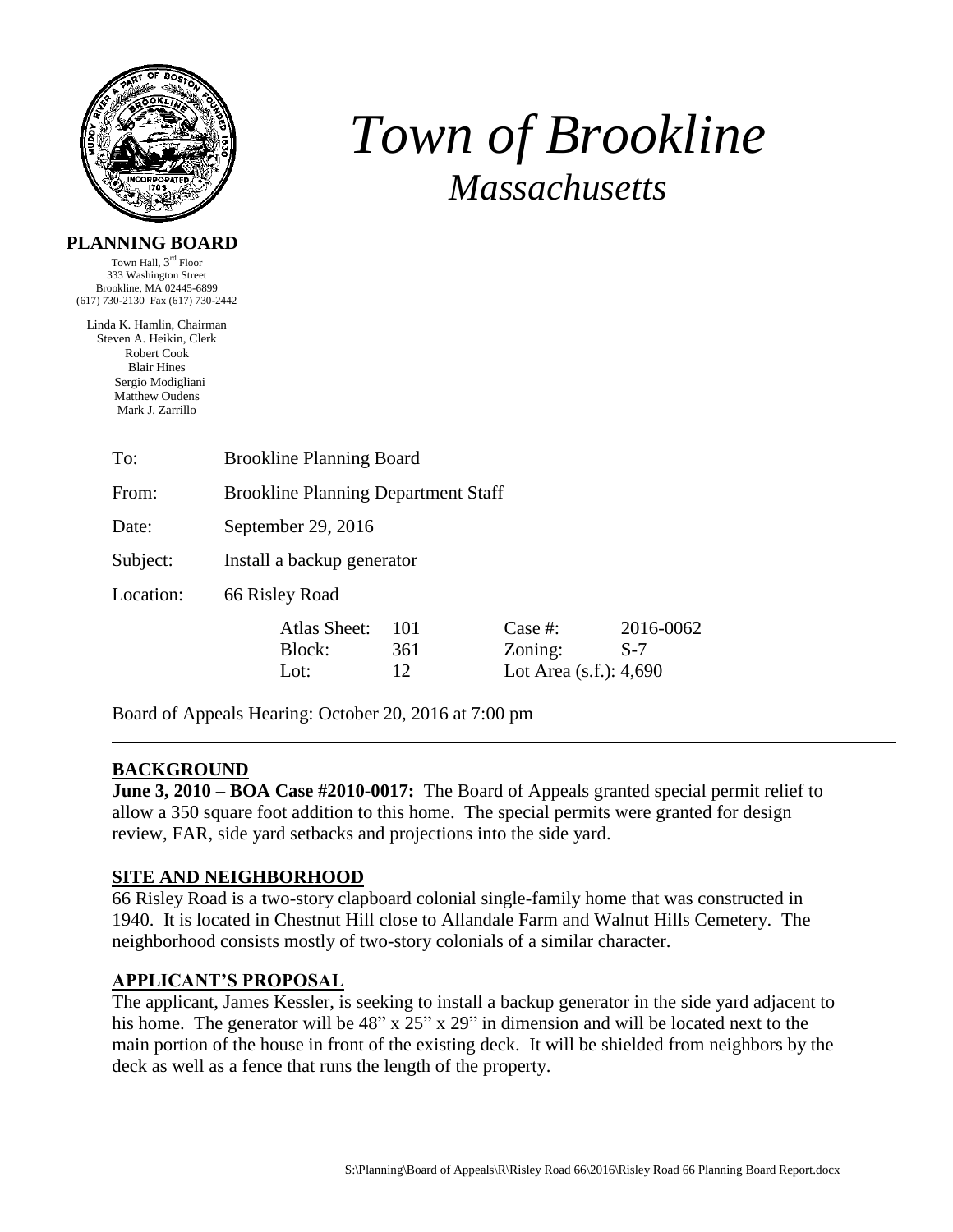### **FINDINGS**

# **Section 5.43: Exceptions to Yard and Setback Regulations Section 5.63: Accessory Buildings or Structures in the Side Yard**

No part of any accessory building or structure situated within 75 feet of the street line … shall extend within any required side yard. Elsewhere on the lot such buildings or structures may extend into the side yard one-half the required width, but such setback shall be no less than six feet. No accessory building or structure within a required side yard shall exceed 15 feet in height.

| Dimensional Requirements   | <b>Allowed</b> | <b>Existing</b> | <b>Proposed</b> | <b>Relief</b>          |
|----------------------------|----------------|-----------------|-----------------|------------------------|
| <b>Accessory Structure</b> | 6 ft.          | N/A             | $1.5$ ft.       | <b>Special Permit*</b> |

\* Under **Section 5.43**, the Board of Appeals may waive yard and setback requirements if a counterbalancing amenity is provided.

#### **Modification, as necessary, of BOA case #2010-0017, June 3, 2010:**

Modification of prior site plan to show generator.

# **PLANNING BOARD COMMENTS**

The Planning Board is supportive of this proposal to install a backup generator. Many homes in Brookline have recently installed similar generators due to issues of frequent power loss. Although most generators have been installed in rear yards, the Planning Board does not oppose this side yard location due to the existing screening. A condition has been added to ensure that the generator does not violate noise regulations.

# **Therefore, the Planning Board recommends approval of the site plan by Frank Iebba, dated 8/14/16, subject to the following conditions:**

- 1. The decibel level of the proposed generator shall comply with all noise regulations under Section 8.15 of the Brookline General By-Laws.
- 2. Prior to the issuance of a building permit, the applicant shall submit a final landscaping plan indicating all counterbalancing amenities subject to the review and approval of the Assistant Director of Regulatory Planning.
- 3. Prior to the issuance of a building permit, the applicant shall submit to the Building Commissioner for review and approval for conformance to the Board of Appeals decision: 1) a final site plan stamped and signed by a registered engineer or land surveyor; and 2) evidence that the Board of Appeals decision has been recorded at the Registry of Deeds.

*knm*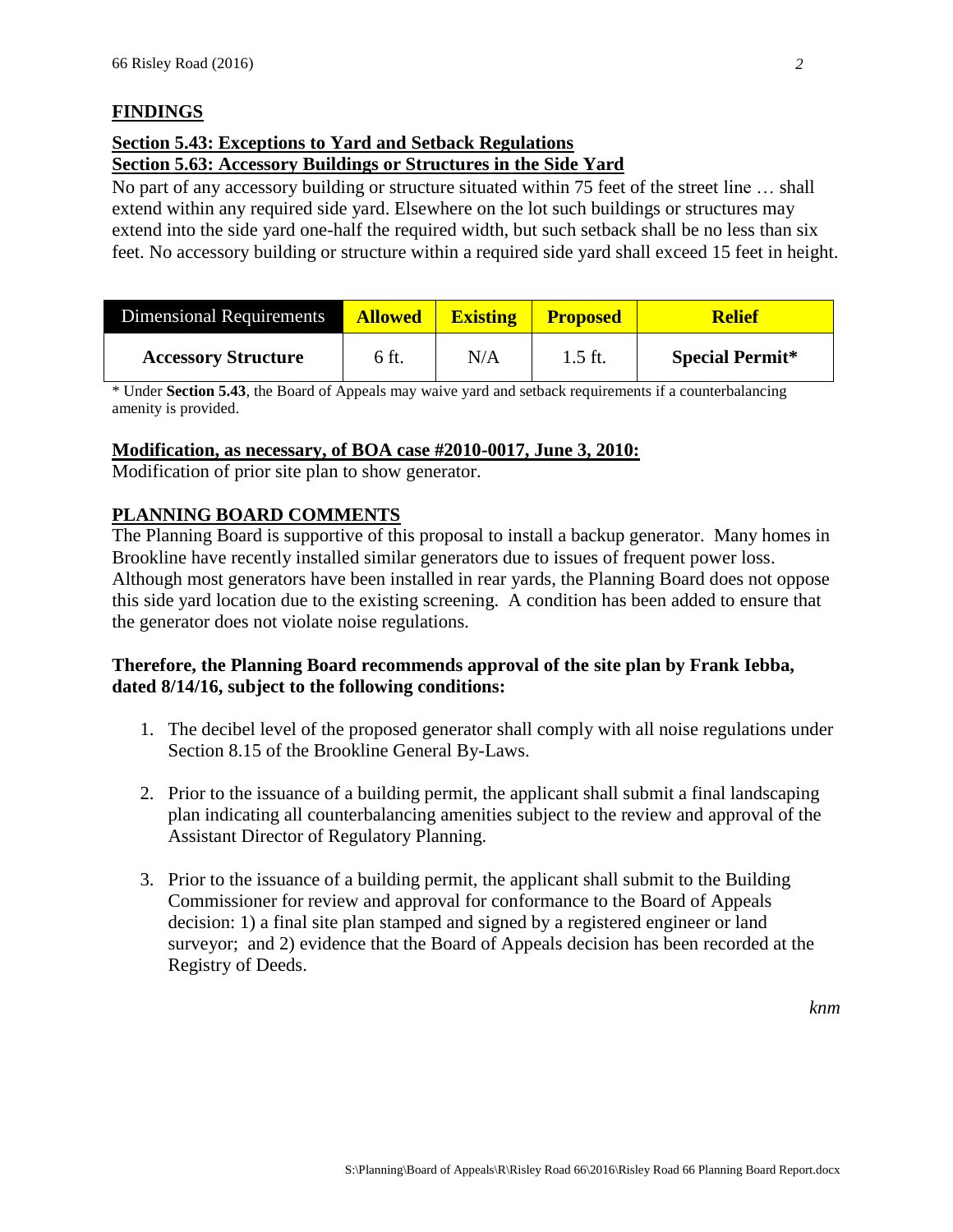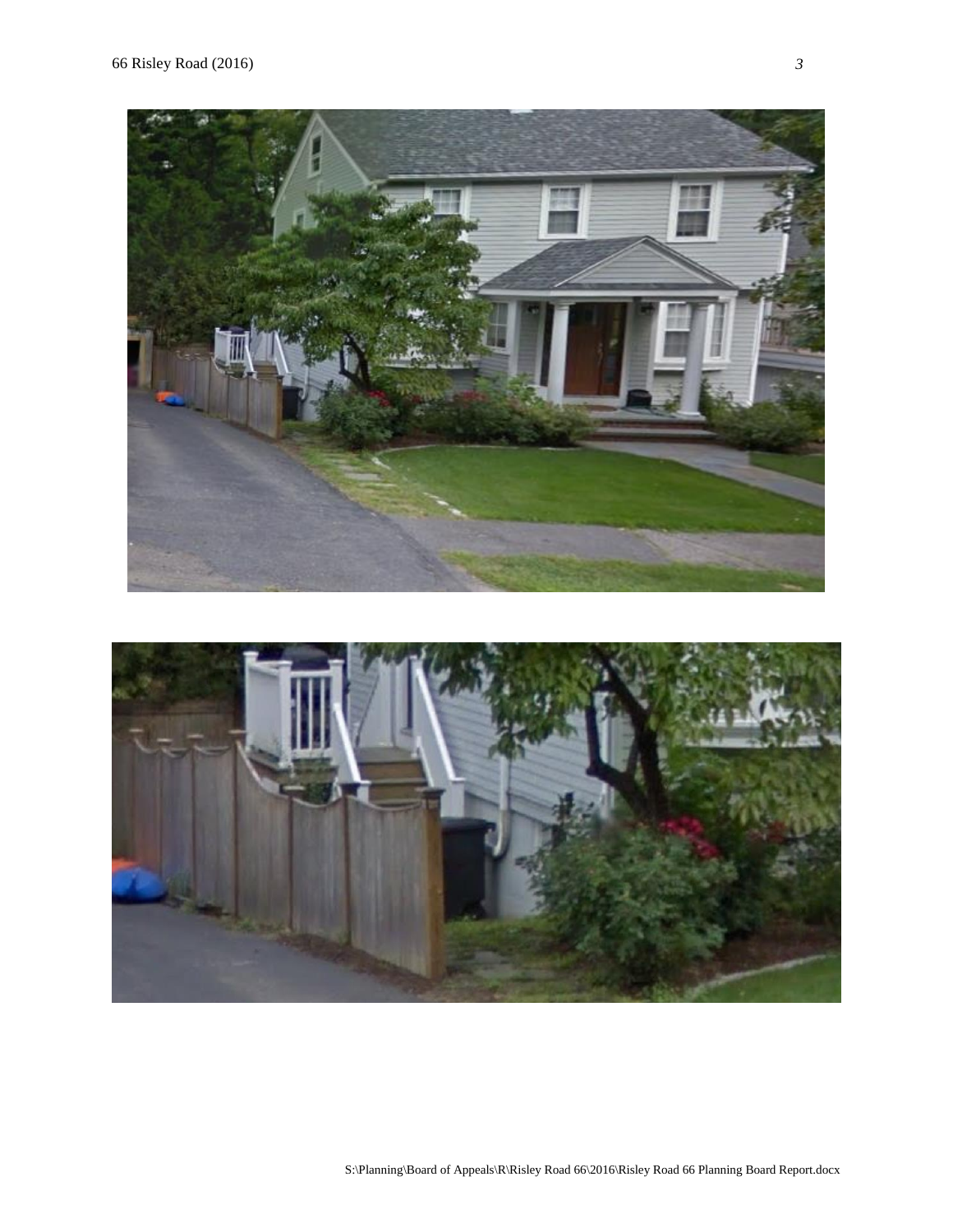

# Generator

From the left side Property Line  $18''$ 33.32' From the Front Property Line 61.11' From the Rear property line The Basement Window will be made not to open.

 $\sim$ 

 $\mathcal{A}^{\pm}$